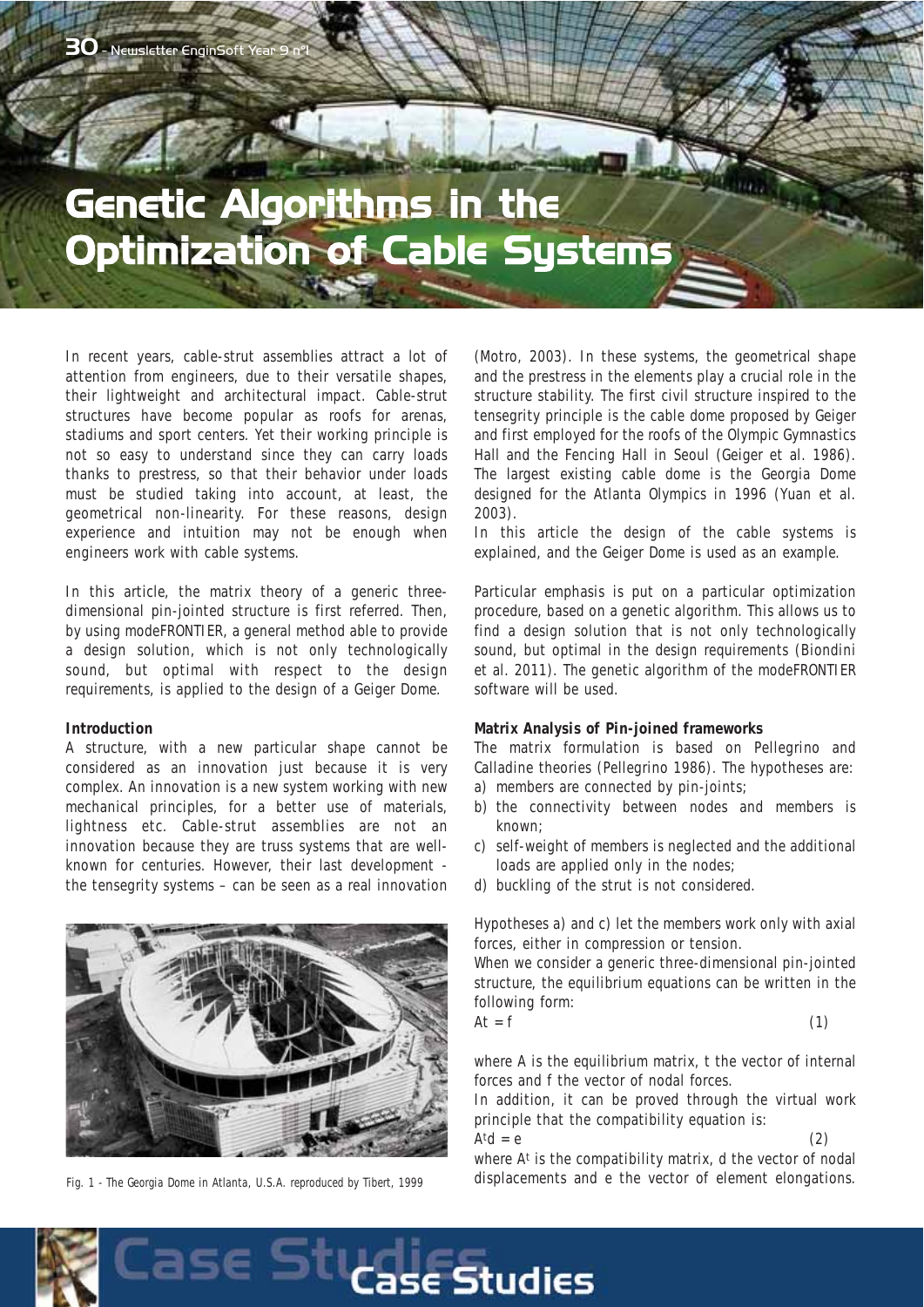7

6

Ń

1.0000



*Fig. 2 - Details of the Geiger dome*

Through the exploration of the balance subspaces it is possible to classify the pin-jointed framework. In fact, by defining the number of state of selfstress (s) and the number of internal *Table 2 - State of self stress of the dome* mechanisms (m), we will see the situations listed in Table 1.

Prestress -0.0433 0.3923 0.2334  $-0.0963$ 0.6268 0.3739  $-0.1961$  $\overline{Q}$  $10$  $_{II}$  $12$  $13$ 0.4829  $0.443$ 0.6979 0.8525 0.7533 Prestress

 $\overline{1}$ 

ä,

Lase S'

 $\overline{2}$ 

Group no

| Туре | Static and kinematic properties |                                                          |  |  |
|------|---------------------------------|----------------------------------------------------------|--|--|
|      | $s = 0$<br>$m = 0$              | Statically determinate and kinematically determinate     |  |  |
| Ш    | $s = 0$<br>m > 0                | Statically determinate and kinematically indeterminate   |  |  |
| Ш    | $s = 0$ .<br>$m = 0$            | Statically indeterminate and kinematically determinate   |  |  |
| IV   | $s = 0$<br>$m = 0$              | Statically indeterminate and kinematically indeterminate |  |  |

*Table 1 - Classification of structural assemblies*

As pointed out in "Pellegrino 1993", all the information about the assembly can be obtained by the singular value decomposition (SVD) of the equilibrium matrix, whose details are given in "Quarteroni et al. 2008". The state of self-stress is represented by the solutions  $At = 0$ , and the mechanism by the solution  $Atd = 0$ .

## **The Geiger Dome**

In a Geiger Dome the ridge cables are radially oriented, and the roof is composed of wedge shaped basic units, cyclically distributed around the centre. The Geiger Dome here represented is defined by 84 nodes connected with 156 elements, as shown in fig. 2. The structure is composed of 36 struts and 120 cables. The 12 external nodes are fixed. The symmetry of the dome allows to subdivide the elements into 13 groups, as shown in fig.  $2(b)$ .

Given the connectivity and the fixed nodes, the state of self stress can be computed through the singular value decomposition of the equilibrium matrix. The results are reported in table 2. In addition, s=1 and m=61, hence the structure is statically and kinematically indeterminate. However, the self-stress state can stabilize all the internal mechanisms.

Until now, only one balance problem has been solved. In fact, since the vector reported in table 2 is a base, any coefficient  $\Psi$  can be chosen, so that  $\Psi$  t=0. The precise value of Ψ must consider the performance of the structure under external loads and the resistance of the material. So, for practical purposes, the introduction of additional design criteria, such as structural performance in terms of rigidity and deformability, is needed. This leads us to introduce new variables, such as stress intensity and the actual section of the elements that must also match those of commercial profiles (Biondini et all 2011). The algorithm chosen here is a genetic algorithm implemented in the commercial software modeFRONTIER.

\$.

## **Applied loads and constraints**

In addition to the prestress system, two sets of loads are considered:

- a) the structural weight;
- b) a live vertical load  $q=0.5kN/m<sub>2</sub>$ , uniformly distributed over the dome.

The constraints of the problem are:

1) a constraint on the maximum dome displacements:

$$
d_{\max} \le \frac{l}{250} = \frac{90000}{250} = 360 \, \text{mm}
$$

- 2) a constraint on cable resistance: the forces must comply with the resistance FRd provided by the manufacturer reported in Appendix A, with a safety margin  $\gamma_{s,i} = 1,5$ .
- 3) a constraint on strut instability:



(3)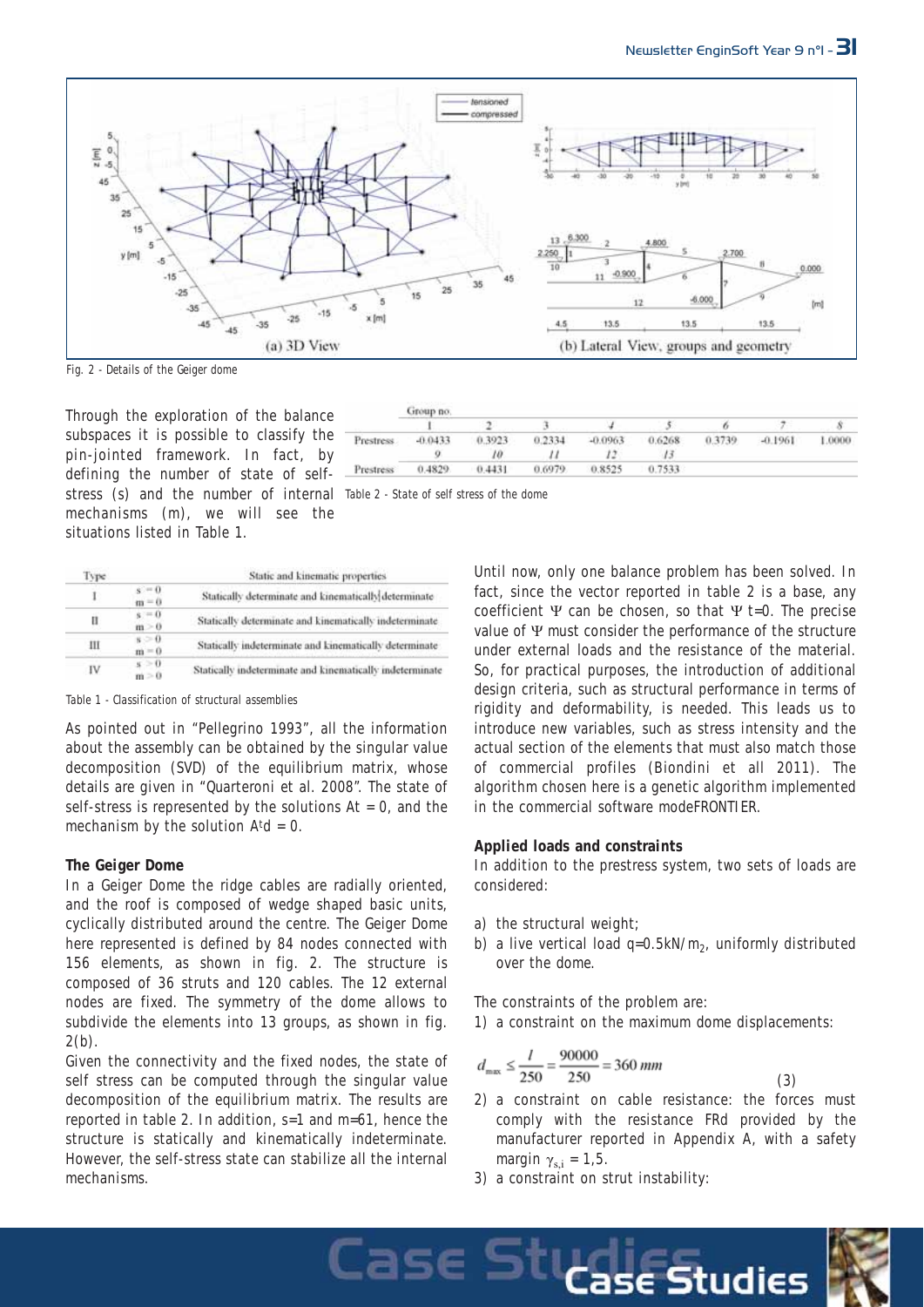$P_{tot}$  [ton]  $f_{max}$  [mm] < 360  $\psi$  [N]  $P_1$   $P_2$   $F_3$   $P_4$   $F_5$   $F_6$   $P_7$   $F_8$   $F_9$   $F_{10}$   $F_{11}$   $F_{12}$   $F_{13}$ 21.98 -359.57 625638.83 7 23 7 12 16 11 20 18 14 11 16 18 34

*Table 3: Optimal solution provided by modeFRONTIER*

|               | Group no. |      |         |     |      |    |                        |                      |  |
|---------------|-----------|------|---------|-----|------|----|------------------------|----------------------|--|
|               |           | ٠    |         |     |      |    |                        |                      |  |
| Ysafe<br>waxa | اللقاء    | 71.6 | $-21.4$ | ۰.  |      | 55 | $\tilde{\kappa}$<br>me | <b>HALL</b><br>القدر |  |
|               |           | Iθ   |         |     |      |    |                        |                      |  |
| Veiete        |           |      | -37<br> | 141 | 4.60 |    |                        |                      |  |

*Table 4: Initial safety margins*

|                        | Group no.  |          |                 |         |       |     |     |      |
|------------------------|------------|----------|-----------------|---------|-------|-----|-----|------|
|                        | <b>STY</b> |          |                 |         |       |     |     |      |
| Ysate<br>all and a low |            | 02       | $\sim$<br>si de | .10     |       | .20 | .10 | 1.60 |
|                        |            | 10       |                 |         |       |     |     |      |
| (sat-                  | $_{18}$    | つつ<br>** | O2              | $.03 -$ | 68.57 |     |     |      |

(4)

*Table 5 - Final safety margins*

$$
t_{s} \le \pi^{2} \frac{EI}{l_{o}^{2}} \gamma_{s,i}, \quad with \quad \gamma_{s,i} = 1.5
$$

The first constraint has to be verified under loads, the second and the third have to be verified for both, the prestressing state only and for loads. So, two types of safety margins will be provided: the initial safety margins and the final safety margins.





**Representative design variables of the problem**

The representative variables of the problem are:

• the coefficient Ψ (1 variable);

• the cable sections divided into groups (10 variables);

• the strut sections divided into groups (3 variables). This means that the optimal solution is searched in a space of 14 variables. The area of the cables has to match those ones of the normalized product. The list of commercial areas considered by the genetic algorithm is reported in

Appendix A. Therefore, the algorithm considers 64 different cable types. For the struts, 50 circular sections with the following defined diameter are considered.

 $\Phi = 25 : 5 : 240$  [mm] (5)

## **Results of the optimization process**

The evaluation of displacements and internal forces in the

elements required to assess the fitness of each individual element was made possible by Cable 3, a finite element program implemented in Fortran. The program is able to handle the load response of a general 3D pin-jointed framework considering both mechanical and geometrical non-linearities. The commercial software modeFRONTIER as dealt with the structure optimization problem were  $p = 40$ , number of individuals in the population;  $pc = 0.85$ , crossover probability;  $pm = 0.05$ , mutation probability; elitism disable. The data flow and the logic flow of the modeFRONTIER process are reported in Fig. 3. The optimal solution is shown in Table 3.



**Studies**